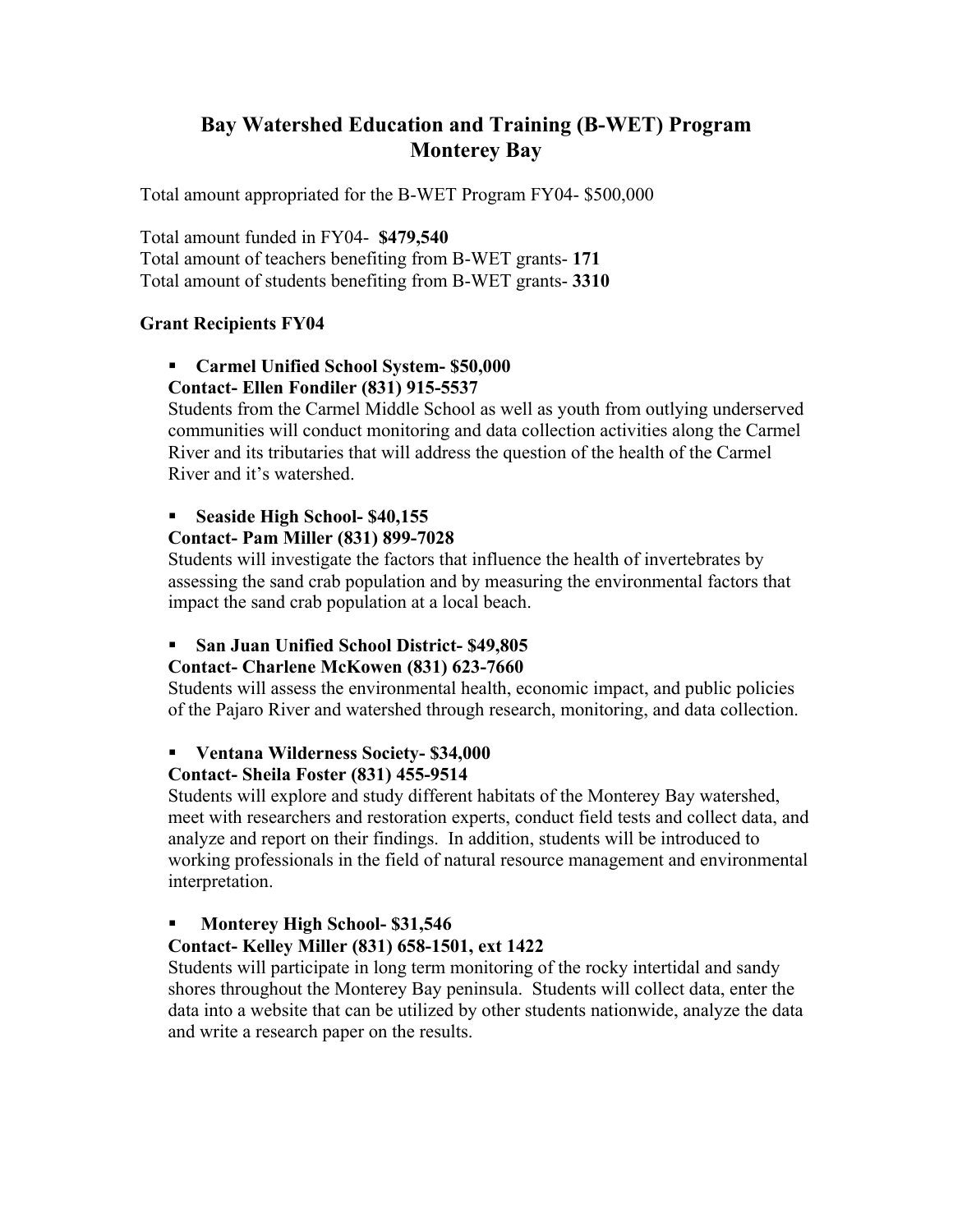#### **Monterey Dunes Natural History Association- \$15,000**

#### Contact- Joey Dorrell-Canepa (831) 625-1937

Students will learn dune restoration techniques using native species collected at two local State Park areas and restore degraded dunes around the Monterey Bay.

## Exploring New Horizons- \$34,000

#### Contact- Don Kleinfelder (831) 338-3013

Students from underserved communities will attend a five-day environmental education program that will include assessing the sand crab population in the Santa Cruz area.

#### Save the Whales- \$21,631

#### Contact- Maris Sidenstecker (831) 899-9957

Students from two schools will monitor the watersheds next to their schools, take an active role in the collection of data, and help to determine the health of the watersheds leading to the Monterey Bay.

## **Highland Elementary School- \$15,000**

#### Contact- Donna Kiernan (831) 583-2024

Students will engage in activities to learn how to probe, question, examine, analyze, and test ideas about the restoration projects at Elkhorn Slough and to then connect their knowledge to local Seaside watershed issues.

#### San Jose State University Foundation (MLML)- \$47,714 Contact- Simona Bartl (831) 771-4431

Teachers and students will participate in activities that will focus on seabird mortality and harmful algal blooms and will be provided with the skills and tools needed to develop monitoring programs that relate to marine resource management issues in the Monterey Bay watersheds.

#### California Marine Sanctuary Foundation (MERITO)- \$48,561 Contact- Michelle Templeton (831) 647-4211

Teachers will participate in a workshop that focuses on real world application of hands-on field and in-class watershed, estuarine and marine science activities as they relate to the Monterey Bay watershed.

#### Foundation of CSUMB (Watershed Institute)- \$36,935 Contact- Laura Lee Lienk (831) 582-3089

A formal, credited CSUMB certificate program will be implemented for teachers, student-teachers, informal educators and undergraduate students aimed at providing environmental community service experiences for students.